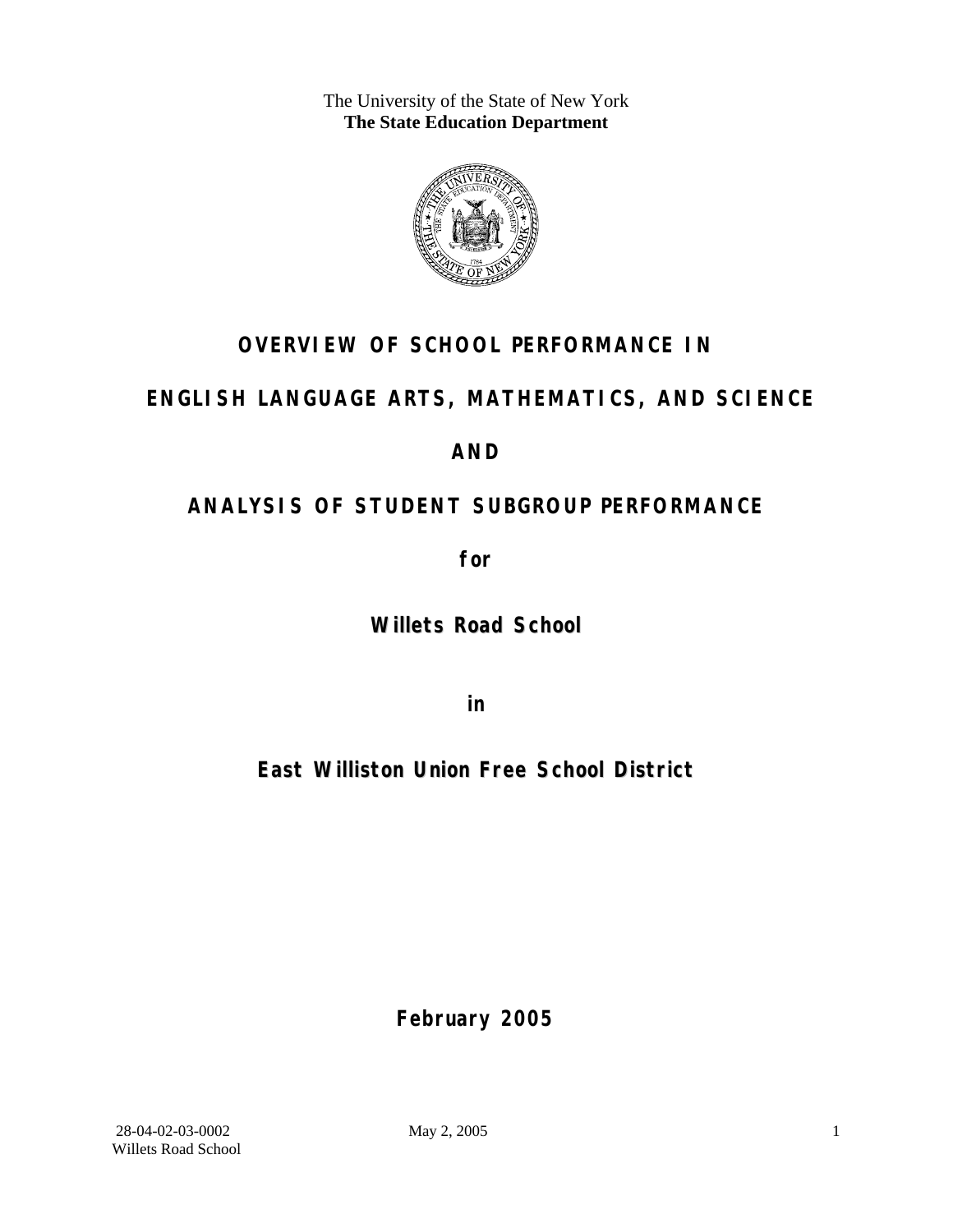## **THE UNIVERSITY OF THE STATE OF NEW YORK**

## **Regents of The University**

| Tonawanda             |
|-----------------------|
|                       |
| Staten Island         |
| New Rochelle          |
| Peru                  |
| <b>North Syracuse</b> |
| New York              |
| <b>Belle Harbor</b>   |
| <b>Buffalo</b>        |
| Hartsdale             |
| Albany                |
| <b>Bronx</b>          |
| <b>Binghamton</b>     |
| Rochester             |
|                       |

## **President of The University and Commissioner of Education**

RICHARD P. MILLS

**Deputy Commissioner for Elementary, Middle, Secondary and Continuing Education**  JAMES A. KADAMUS

#### **Assistant Commissioner for Standards, Assessment and Reporting**  DAVID M. ABRAMS

**Coordinator, Information and Reporting Services** 

MARTHA P. MUSSER

The State Education Department does not discriminate on the basis of age, color, religion, creed, disability, marital status, veteran status, national origin, race, gender, genetic predisposition or carrier status, or sexual orientation in its educational programs, services and activities. Portions of this publication can be made available in a variety of formats, including braille, large print or audio tape, upon request. Inquiries concerning this policy of nondiscrimination should be directed to the Department's Office for Diversity, Ethics, and Access, Room 530, Education Building, Albany, NY 12234. **Requests for additional copies of this publication may be made by contacting the Publications Sales Desk, Room 309, Education Building, Albany, NY 12234.** 

Please address all correspondence about this report that is not related to data corrections to:

*School Report Card Coordinator Information and Reporting Services Team New York State Education Department Room 863 EBA 89 Washington Avenue Albany, NY 12234*  E-mail: *RPTCARD@mail.nysed.gov*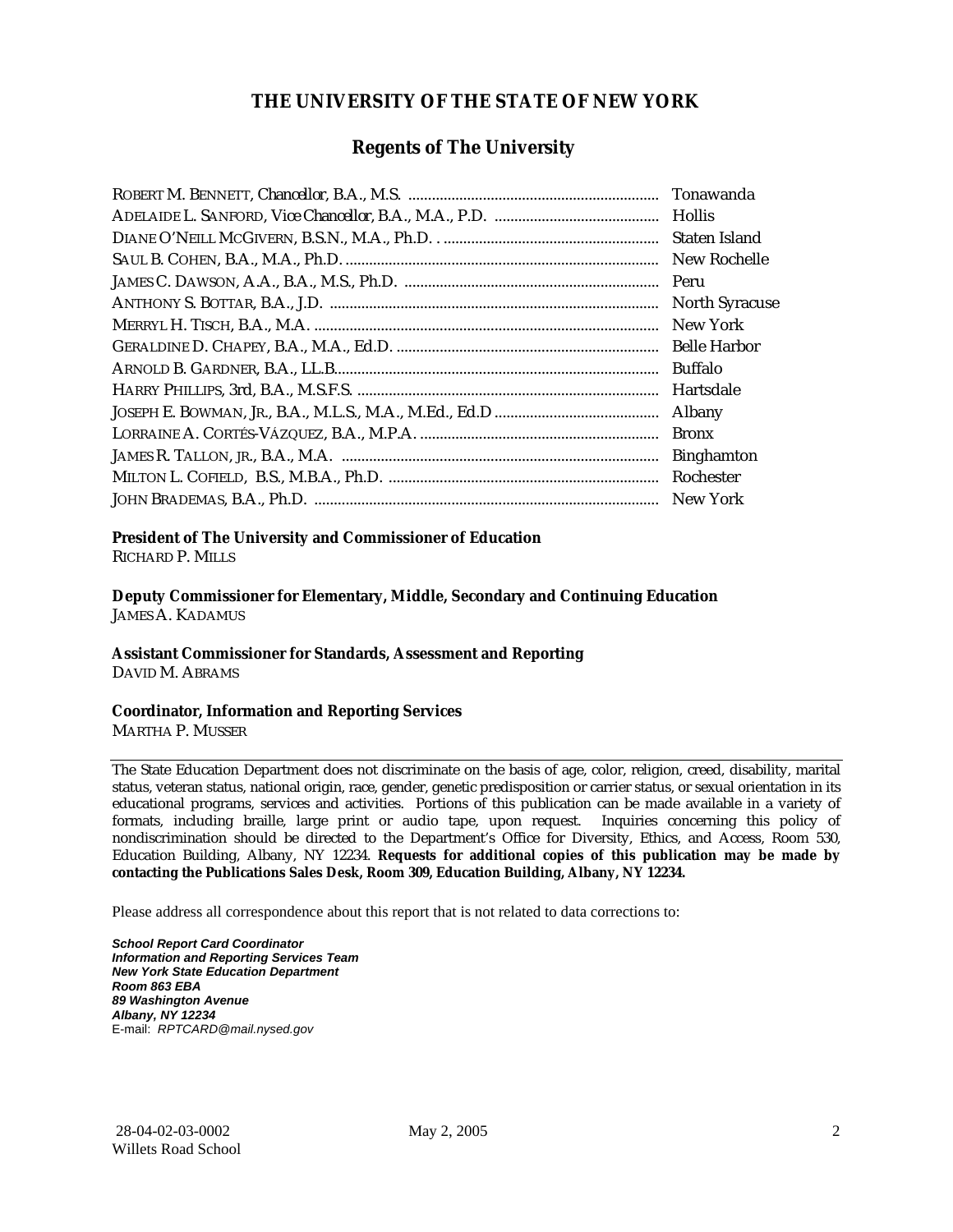The *New York State School Report Card* is an important part of the Board of Regents effort to raise learning standards for all students. It provides information to the public on student performance and other measures of school and district performance. Knowledge gained from the school report card on a school's strengths and weaknesses can be used to improve instruction and services to students.

The *New York State School Report Card* consists of three parts: the *Overview of School Performance in English Language Arts, Mathematics, and Science and Analysis of Student Subgroup Performance,* the *Comprehensive Information Report,* and the *Accountability Status Report*. The *Overview and Analysis* presents performance data on measures required by the federal No Child Left Behind Act: English, mathematics, science, and graduation rate. Performance data on other State assessments can be found in the *Comprehensive Information Report*. The *Accountability Status Report* provides information as to whether a school is making adequate progress toward enabling all students to achieve proficiency in English and mathematics.

State assessments are designed to help ensure that all students reach high learning standards. They show whether students are getting the foundation knowledge they need to succeed at the elementary, middle, and commencement levels and beyond. The State requires that students who are not making appropriate progress toward the standards receive academic intervention services.

In the *Overview*, performance on the elementary- and middle-level assessments in English language arts, mathematics, and science is reported in terms of mean scores and the percentage of students scoring at each of the four levels. These levels indicate performance on the standards from seriously deficient to advanced proficiency. Regents examination scores are reported in four score ranges. Scores of 65 to 100 are passing; scores of 55 to 64 earn credit toward a local diploma (with the approval of the local board of education). Though each elementary- and middle-level assessment is administered to students in a specific grade, secondary-level assessments are taken by students when they complete the coursework for the core curriculum. Therefore, the performance of students at the secondary level is measured for a student cohort rather than a group of students at a particular grade level. Students are grouped in cohorts according to the year in which they first entered grade 9.

The assessment data in the *Overview and Analysis* are for all tested students in the school, including general-education students and students with disabilities. In the *Overview*, each school's performance is compared with that of schools similar in grade level, district resources, and student needs as indicated by income and limited English proficiency (LEP) status. Each district's performance is compared with that of all public schools statewide. In the *Analysis*, performance is disaggregated by race/ethnicity, disability status, gender, LEP status, income level, and migrant status.

Explanations of terms referred to or symbols used in this part of the school report card may be found in the glossary on the last page. Further information on the school report card may be found in the guide, *Understanding Your School Report Card: February 2005*, available on the Information and Reporting Services Web site at www.emsc.nysed.gov/irts.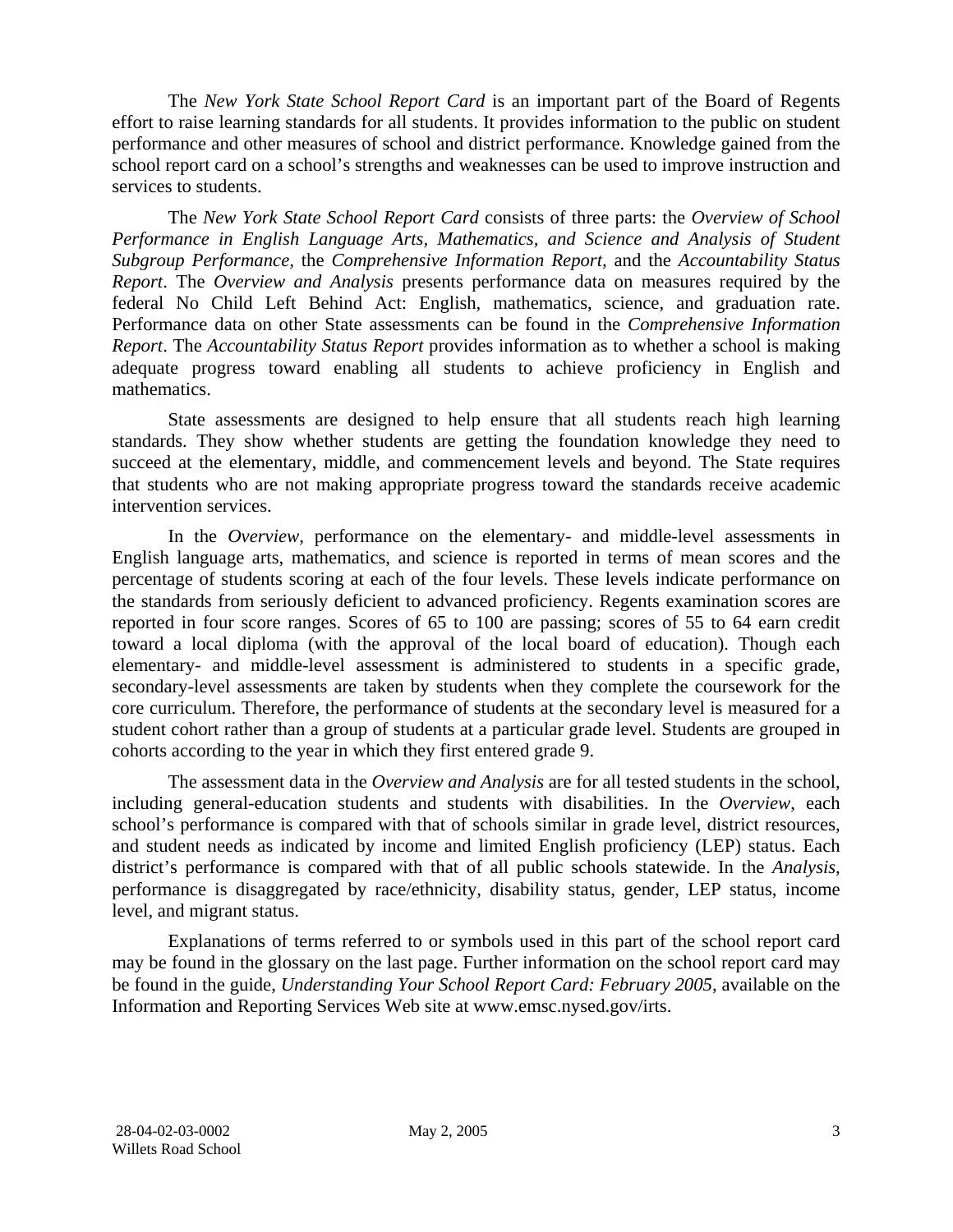# **Overview of School Performance in English Language Arts, Mathematics, and Science**

## **School Profile**

| Principal:<br>Michael G. Gordon |                                          | (516)333-8797<br>Phone: |
|---------------------------------|------------------------------------------|-------------------------|
| ∣ Organization                  | <b>Student Enrollment</b><br>Grade Range |                         |
| 2003-04                         | $5 - 7$                                  | 423                     |

| 2002–03 School District-wide Total Expenditure per Pupil | \$20,741 |
|----------------------------------------------------------|----------|
|----------------------------------------------------------|----------|

## **2003–04 Core Classes Taught by Highly Qualified Teachers\***

| <b>Total Number of</b><br><b>Core Classes</b> | <b>Percent Taught</b><br>by Highly<br>Qualified<br><b>Teachers</b> |
|-----------------------------------------------|--------------------------------------------------------------------|
| 139                                           | 100%                                                               |

\*To meet the federal definition of "highly qualified," public school teachers of core academic subjects must have at least a bachelor's degree and be State certified for and demonstrate subject matter competency in the core academic subject(s) they teach.

### **2003–04 Teachers with No Valid Teaching Certificate\***

| <b>Total Number of</b><br><b>Teachers</b> | <b>Percent with No</b><br><b>Valid Teaching</b><br><b>Certificate</b> |
|-------------------------------------------|-----------------------------------------------------------------------|
| 4Λ                                        | 0%                                                                    |
| $\mathbf{A}$<br>$\cdots$                  |                                                                       |

\*Includes teachers with a modified temporary license.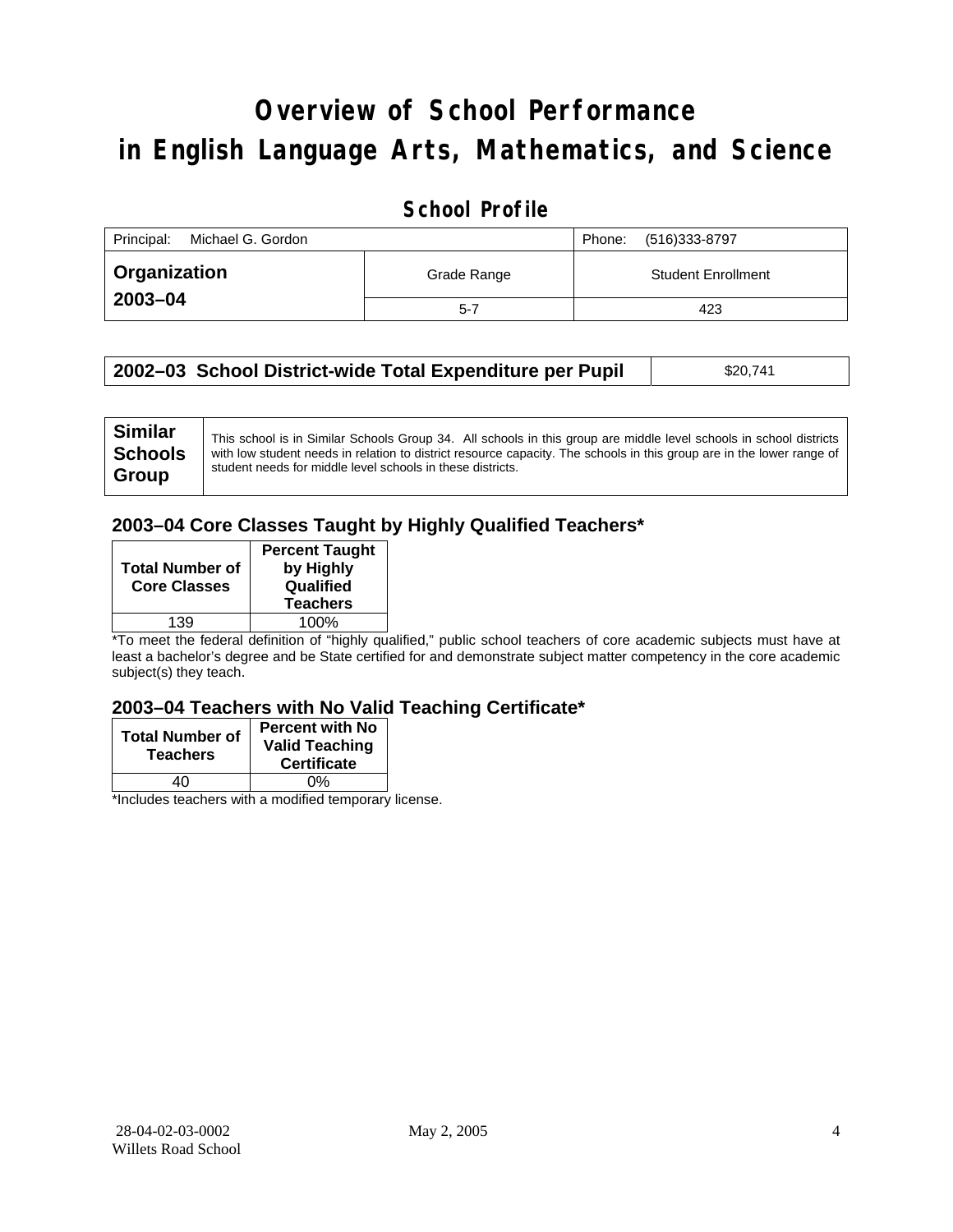# **Analysis of Student Subgroup Performance**

Historically, on State assessments the average performance of Black, Hispanic, and Native American students has been lower than that of White and Asian students. Similarly, students from lowincome families have not performed as well as those from higher income families. A high priority of the Board of Regents is to eliminate these gaps in student performance. In addition, Title I of the federal Elementary and Secondary Education Act includes explicit requirements "to ensure that students served by Title I are given the same opportunity to achieve to high standards and are held to the same high expectations as all students in each State."

This section of the school report card provides performance data for two years by racial/ethnic group, disability status, gender, English proficiency status, income level, and migrant status. The purpose of the student subgroup analyses is to determine if students who perform below the standards in any school tend to fall into particular groups, such as minority students, limited English proficient students, or economically disadvantaged students. If these analyses provide evidence that students in one of the groups achieve at a lower level than other students, the school and community should examine the reasons for this lower performance and make necessary changes in curriculum, instruction, and student support services to remedy these performance gaps. If your school did not report data for the 2003–04 school year for a subject and grade, a table showing data for subgroups in that subject and grade will not be included in the *Analysis*.